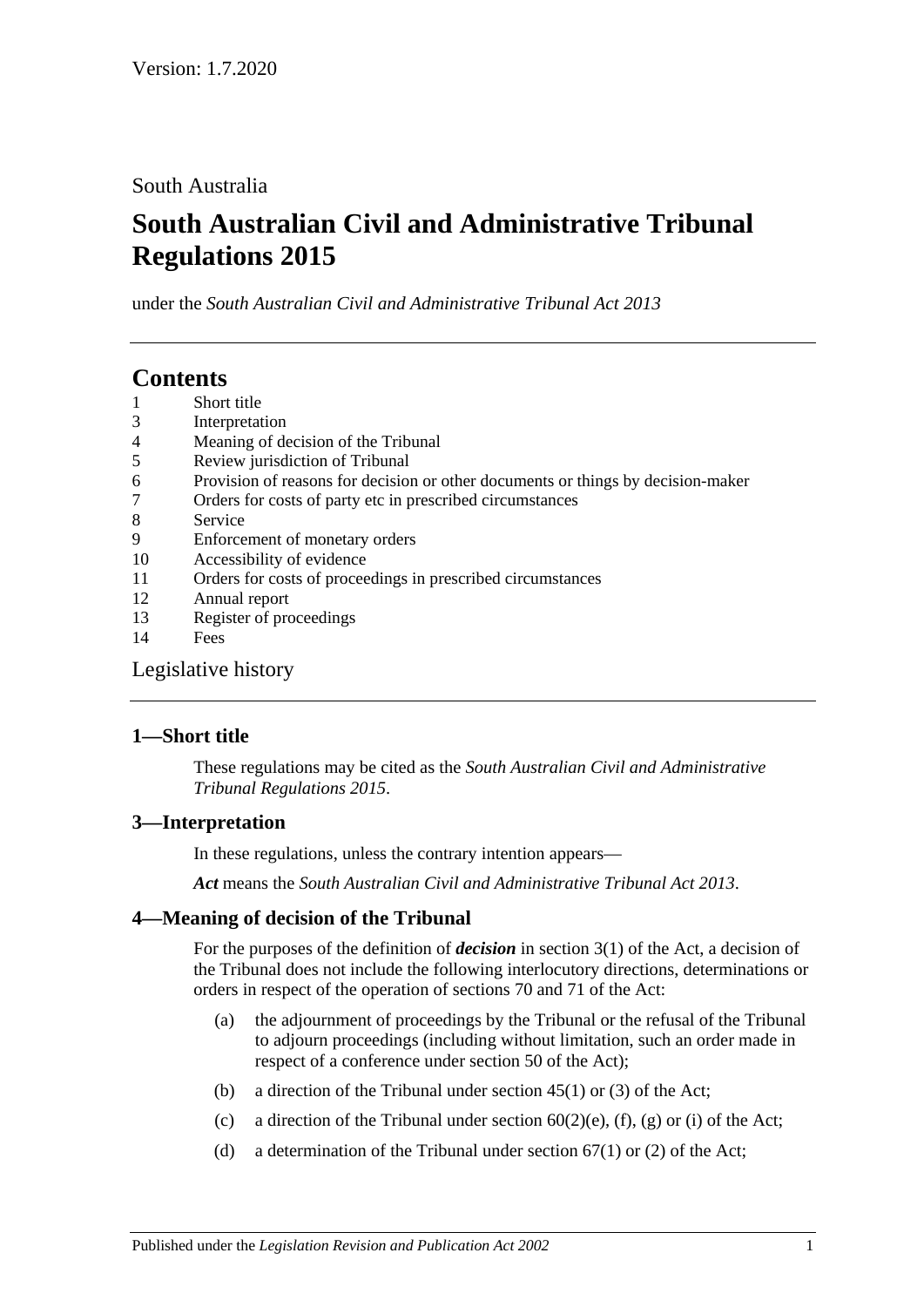- (e) a direction of the Tribunal to the Public Advocate under section 28 of the *[Guardianship and Administration Act](http://www.legislation.sa.gov.au/index.aspx?action=legref&type=act&legtitle=Guardianship%20and%20Administration%20Act%201993) 1993* to conduct an investigation;
- (f) a decision of the Tribunal to authorise the publication of a report of proceedings under section 81(2) of the *[Guardianship and Administration](http://www.legislation.sa.gov.au/index.aspx?action=legref&type=act&legtitle=Guardianship%20and%20Administration%20Act%201993)  Act [1993](http://www.legislation.sa.gov.au/index.aspx?action=legref&type=act&legtitle=Guardianship%20and%20Administration%20Act%201993)*.

#### <span id="page-1-0"></span>**5—Review jurisdiction of Tribunal**

- (1) For the purposes of section 34(2) of the Act, the following decisions are not reviewable decisions under section 34 of the Act:
	- (a) a decision that is the subject, or forms part, of a residential park dispute under the *[Residential Parks Act](http://www.legislation.sa.gov.au/index.aspx?action=legref&type=act&legtitle=Residential%20Parks%20Act%202007) 2007* (even if the decision is made by a park owner of a residential park who is an agency or instrumentality of the Crown);
	- (b) a decision that is the subject, or forms part, of a tenancy dispute under the *[Residential Tenancies Act](http://www.legislation.sa.gov.au/index.aspx?action=legref&type=act&legtitle=Residential%20Tenancies%20Act%201995) 1995* (even if the decision is made by a landlord who is the South Australian Housing Trust, a community housing provider who is an agency or instrumentality of the Crown, or some other agency or instrumentality of the Crown);
	- (c) a decision made by an administering authority of a retirement village that—
		- (i) is the subject of an application under section 31(8) of the *[Retirement](http://www.legislation.sa.gov.au/index.aspx?action=legref&type=act&legtitle=Retirement%20Villages%20Act%201987)  [Villages Act](http://www.legislation.sa.gov.au/index.aspx?action=legref&type=act&legtitle=Retirement%20Villages%20Act%201987) 1987*; or
		- (ii) is the subject, or forms part, of a dispute between the administering authority and a resident of a retirement village under the *[Retirement](http://www.legislation.sa.gov.au/index.aspx?action=legref&type=act&legtitle=Retirement%20Villages%20Act%201987)  [Villages Act](http://www.legislation.sa.gov.au/index.aspx?action=legref&type=act&legtitle=Retirement%20Villages%20Act%201987) 1987*,

(even if the administering authority is an agency or instrumentality of the Crown);

- (d) a decision made by an operator of a retirement village that—
	- (i) is the subject of an application under section 44(8) of the *[Retirement](http://www.legislation.sa.gov.au/index.aspx?action=legref&type=act&legtitle=Retirement%20Villages%20Act%202016)  [Villages Act](http://www.legislation.sa.gov.au/index.aspx?action=legref&type=act&legtitle=Retirement%20Villages%20Act%202016) 2016*; or
	- (ii) is the subject, or forms part, of a dispute between the operator and a resident of a retirement village under the *[Retirement Villages](http://www.legislation.sa.gov.au/index.aspx?action=legref&type=act&legtitle=Retirement%20Villages%20Act%202016)  Act [2016](http://www.legislation.sa.gov.au/index.aspx?action=legref&type=act&legtitle=Retirement%20Villages%20Act%202016)*,

(even if the operator is an agency or instrumentality of the Crown).

- (2) For the purposes of section 34(2) of the Act, the following decisions are reviewable decisions under section 34 of the Act:
	- (a) a decision that is the subject, or forms part, of a dispute or application under Schedule 2 clause 2 of the *[Community Housing Providers \(National Law\)](http://www.legislation.sa.gov.au/index.aspx?action=legref&type=act&legtitle=Community%20Housing%20Providers%20(National%20Law)%20(South%20Australia)%20Act%202013)  [\(South Australia\) Act](http://www.legislation.sa.gov.au/index.aspx?action=legref&type=act&legtitle=Community%20Housing%20Providers%20(National%20Law)%20(South%20Australia)%20Act%202013) 2013*;
	- (b) a decision that is the subject, or forms part of a dispute or application under section 84 of the *[South Australian Co-operative and Community Housing](http://www.legislation.sa.gov.au/index.aspx?action=legref&type=act&legtitle=South%20Australian%20Co-operative%20and%20Community%20Housing%20Act%201991)  Act [1991](http://www.legislation.sa.gov.au/index.aspx?action=legref&type=act&legtitle=South%20Australian%20Co-operative%20and%20Community%20Housing%20Act%201991)* insofar as an application may be made under that section by a transitioning housing co-operative or transitioning housing association under Schedule 3 Part 4 of the *[Community Housing Providers \(National Law\)](http://www.legislation.sa.gov.au/index.aspx?action=legref&type=act&legtitle=Community%20Housing%20Providers%20(National%20Law)%20(South%20Australia)%20Act%202013)  [\(South Australia\) Act](http://www.legislation.sa.gov.au/index.aspx?action=legref&type=act&legtitle=Community%20Housing%20Providers%20(National%20Law)%20(South%20Australia)%20Act%202013) 2013*.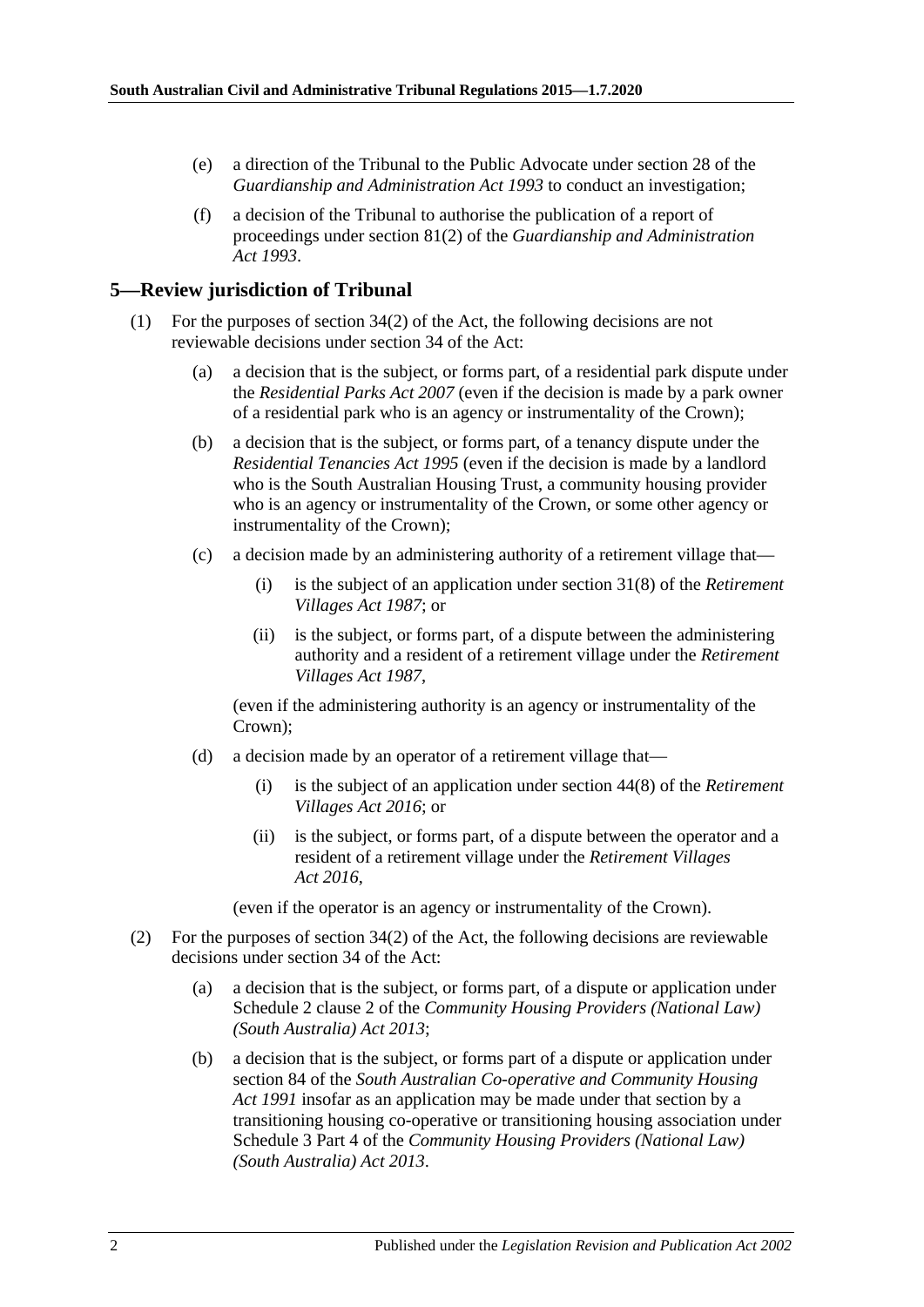(3) In this regulation—

*administering authority* of a retirement village, has the same meaning as in the *[Retirement Villages Act](http://www.legislation.sa.gov.au/index.aspx?action=legref&type=act&legtitle=Retirement%20Villages%20Act%201987) 1987*;

*community housing provider* has the same meaning as in the *[Community Housing](http://www.legislation.sa.gov.au/index.aspx?action=legref&type=act&legtitle=Community%20Housing%20Providers%20(National%20Law)%20(South%20Australia)%20Act%202013)  [Providers \(National Law\) \(South Australia\) Act](http://www.legislation.sa.gov.au/index.aspx?action=legref&type=act&legtitle=Community%20Housing%20Providers%20(National%20Law)%20(South%20Australia)%20Act%202013) 2013*;

*landlord* has the same meaning as in the *[Residential Tenancies Act](http://www.legislation.sa.gov.au/index.aspx?action=legref&type=act&legtitle=Residential%20Tenancies%20Act%201995) 1995*;

*operator* of a retirement village, has the same meaning as in the *[Retirement Villages](http://www.legislation.sa.gov.au/index.aspx?action=legref&type=act&legtitle=Retirement%20Villages%20Act%202016)  Act [2016](http://www.legislation.sa.gov.au/index.aspx?action=legref&type=act&legtitle=Retirement%20Villages%20Act%202016)*;

*park owner* of a residential park, has the same meaning as in the *[Residential Parks](http://www.legislation.sa.gov.au/index.aspx?action=legref&type=act&legtitle=Residential%20Parks%20Act%202007)  Act [2007](http://www.legislation.sa.gov.au/index.aspx?action=legref&type=act&legtitle=Residential%20Parks%20Act%202007)*;

*resident* of a retirement village, has the same meaning as in the *[Retirement Villages](http://www.legislation.sa.gov.au/index.aspx?action=legref&type=act&legtitle=Retirement%20Villages%20Act%201987)  Act [1987](http://www.legislation.sa.gov.au/index.aspx?action=legref&type=act&legtitle=Retirement%20Villages%20Act%201987)* or the *[Retirement Villages Act](http://www.legislation.sa.gov.au/index.aspx?action=legref&type=act&legtitle=Retirement%20Villages%20Act%202016) 2016* (as the case requires);

*residential park dispute* has the same meaning as in the *[Residential Parks Act](http://www.legislation.sa.gov.au/index.aspx?action=legref&type=act&legtitle=Residential%20Parks%20Act%202007) 2007*;

*South Australian Housing Trust* includes a subsidiary of the South Australian Housing Trust within the meaning of the *[South Australian Housing Trust Act](http://www.legislation.sa.gov.au/index.aspx?action=legref&type=act&legtitle=South%20Australian%20Housing%20Trust%20Act%201995) 1995*;

*tenancy dispute* has the same meaning as in the *[Residential Tenancies Act](http://www.legislation.sa.gov.au/index.aspx?action=legref&type=act&legtitle=Residential%20Tenancies%20Act%201995) 1995*;

*transitioning housing association* has the same meaning as in Schedule 3 Part 4 clause 16 of the *[Community Housing Providers \(National Law\) \(South Australia\)](http://www.legislation.sa.gov.au/index.aspx?action=legref&type=act&legtitle=Community%20Housing%20Providers%20(National%20Law)%20(South%20Australia)%20Act%202013)  Act [2013](http://www.legislation.sa.gov.au/index.aspx?action=legref&type=act&legtitle=Community%20Housing%20Providers%20(National%20Law)%20(South%20Australia)%20Act%202013)*;

*transitioning housing co-operative* has the same meaning as in Schedule 3 Part 4 clause 15 of the *[Community Housing Providers \(National Law\) \(South Australia\)](http://www.legislation.sa.gov.au/index.aspx?action=legref&type=act&legtitle=Community%20Housing%20Providers%20(National%20Law)%20(South%20Australia)%20Act%202013)  Act [2013](http://www.legislation.sa.gov.au/index.aspx?action=legref&type=act&legtitle=Community%20Housing%20Providers%20(National%20Law)%20(South%20Australia)%20Act%202013)*.

#### <span id="page-2-0"></span>**6—Provision of reasons for decision or other documents or things by decision-maker**

For the purposes of section 35(2) of the Act, the time prescribed for the provision of a written statement of reasons or other relevant document or thing referred to in that section is 21 days from the time the decision-maker receives notice that an application has been made to the Tribunal for a review of the decision-maker's decision.

#### <span id="page-2-1"></span>**7—Orders for costs of party etc in prescribed circumstances**

For the purposes of section 57(3) of the Act, an order of the Tribunal to dismiss or strike out any proceedings under the following provisions are prescribed:

- (a) section  $47(4)$  of the Act;
- (b) section 48(2) of the Act;
- (c) section 49(2) of the Act.

#### <span id="page-2-2"></span>**8—Service**

- (1) For the purposes of section 87(3) of the Act, the Tribunal may order that a process, notice or other document required or authorised to be given to or served on a person relating to any proceedings before the Tribunal may—
	- (a) be given to the person personally; or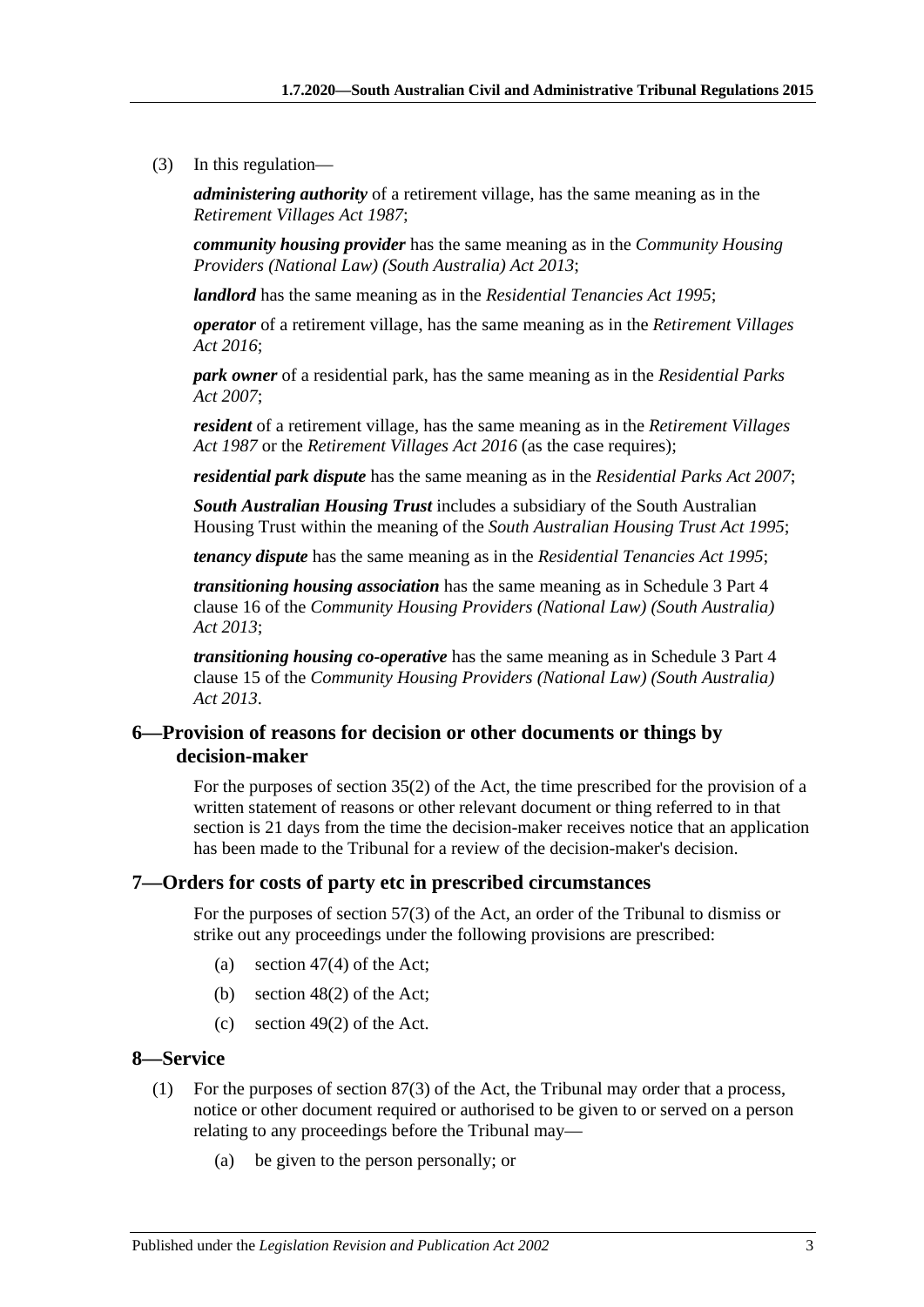- (b) be left for the person at the person's last known or usual place of residence or business with someone apparently over the age of 16 years; or
- (c) be transmitted by fax or email to a fax number or email address provided by the person to the Tribunal (in which case the notice or other document will be taken to have been given or served at the time of transmission); or
- (d) if the person is a company or registered body within the meaning of the *Corporations Act 2001* of the Commonwealth, be served in accordance with that Act.
- (2) If a person refuses to accept personal service of a notice or other document required or authorised to be served on the person under the Act, or a relevant Act for the purpose of proceedings before the Tribunal, the notice or document will be taken to have been served personally on the person if the person serving the notice or document—
	- (a) puts it down in the person's presence; and
	- (b) tells the person what the notice or document is.
- (3) It is not necessary to show the original of the notice or document to the person being served.

#### <span id="page-3-0"></span>**9—Enforcement of monetary orders**

A party to the proceedings, or a person in favour of whom the monetary order is otherwise made, is recognised for the purposes of section 89(1) of the Act.

#### <span id="page-3-1"></span>**10—Accessibility of evidence**

- (1) For the purposes of section  $90(2)(d)$  of the Act, the following classes of material are prescribed:
	- (a) recordings of Tribunal proceedings in the form of an audio, video or other recording from which a visual image or sound can be produced;
	- (b) material concerning the personal affairs of a person, the general disclosure of which would be unreasonable;
	- (c) material that contains allegations or suggestions of criminal or other improper conduct on the part of a person, the truth of which has not been established by judicial process and the general disclosure of which would be unreasonable;
	- (d) material that contains matter consisting of information—
		- (i) concerning a person under the age of 18 years, or concerning such a person's family or circumstances, or information of any kind furnished by a person who was under that age when the information was furnished; and
		- (ii) the general disclosure of which would be unreasonable having regard to the need to protect that person's welfare;
	- (e) material that contains matter consisting of information—
		- (i) concerning a person suffering from a mental illness, impairment or infirmity or concerning such a person's family or circumstances, or any information of any kind furnished by a person suffering from mental illness, impairment or infirmity when the information was furnished; and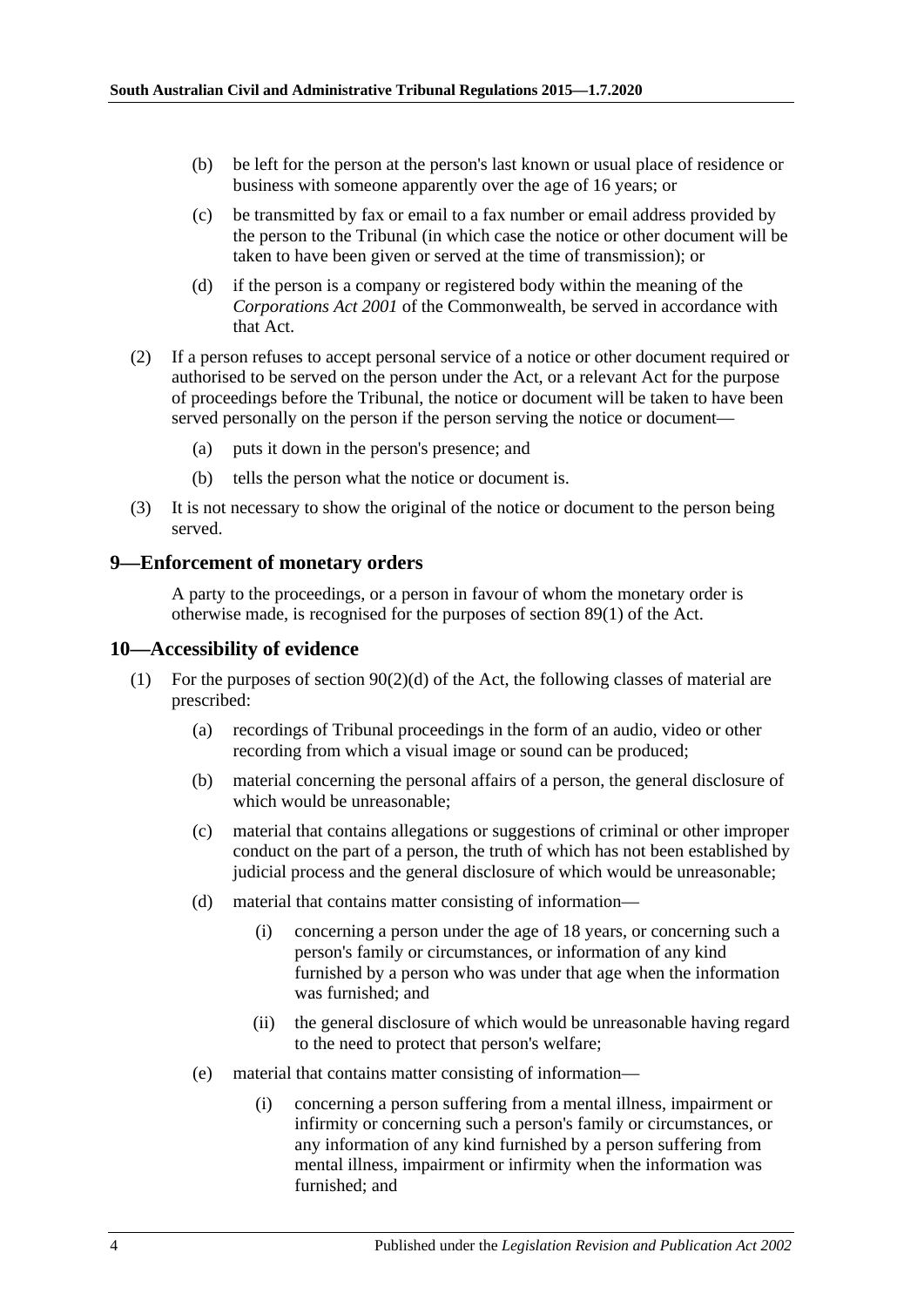- (ii) the general disclosure of which would be unreasonable having regard to the need to protect that person's welfare.
- (2) In this regulation—

*personal affairs* of a person includes that person's—

- (a) financial affairs;
- (b) criminal records;
- (c) marital or other personal relationships;
- (d) employment records;
- (e) personal qualities, attributes or health status.

#### <span id="page-4-0"></span>**11—Orders for costs of proceedings in prescribed circumstances**

For the purposes of section 91(3)(b) of the Act, the Tribunal may, in respect of proceedings that come within the Tribunal's review jurisdiction, make an order for costs of proceedings against a party in the following circumstances:

- (a) if the Tribunal makes an order to dismiss or strike out all, or any part, of a proceeding under section 47(3) of the Act;
- (b) if the Tribunal makes an order to dismiss or strike out all, or any part, of a proceeding under section 47(4) of the Act;
- (c) if the Tribunal makes an order to dismiss or strike out a proceeding under section 48(2) of the Act;
- (d) if the Tribunal makes an order or determination under section 49(2) of the Act.

#### <span id="page-4-1"></span>**12—Annual report**

Pursuant to section 92(3) of the Act, a report under section 92 of the Act must include the following particulars of all warrants issued by the Tribunal under the *[Guardianship and Administration Act](http://www.legislation.sa.gov.au/index.aspx?action=legref&type=act&legtitle=Guardianship%20and%20Administration%20Act%201993) 1993* during the financial year to which the report relates:

- (a) the number of warrants issued during the financial year;
- (b) the status of the applicants for the warrants;
- (c) the age, sex and details of the mental incapacity of the persons to whom the warrants related;
- (d) the grounds on which the warrants were issued;
- (e) the action taken under the warrants.

#### <span id="page-4-2"></span>**13—Register of proceedings**

The following information is to be included in the register of proceedings of the Tribunal:

- (a) the number allocated to the proceedings;
- (b) the date on which the proceedings commenced;
- (c) the names of the applicant and the other parties to the proceedings;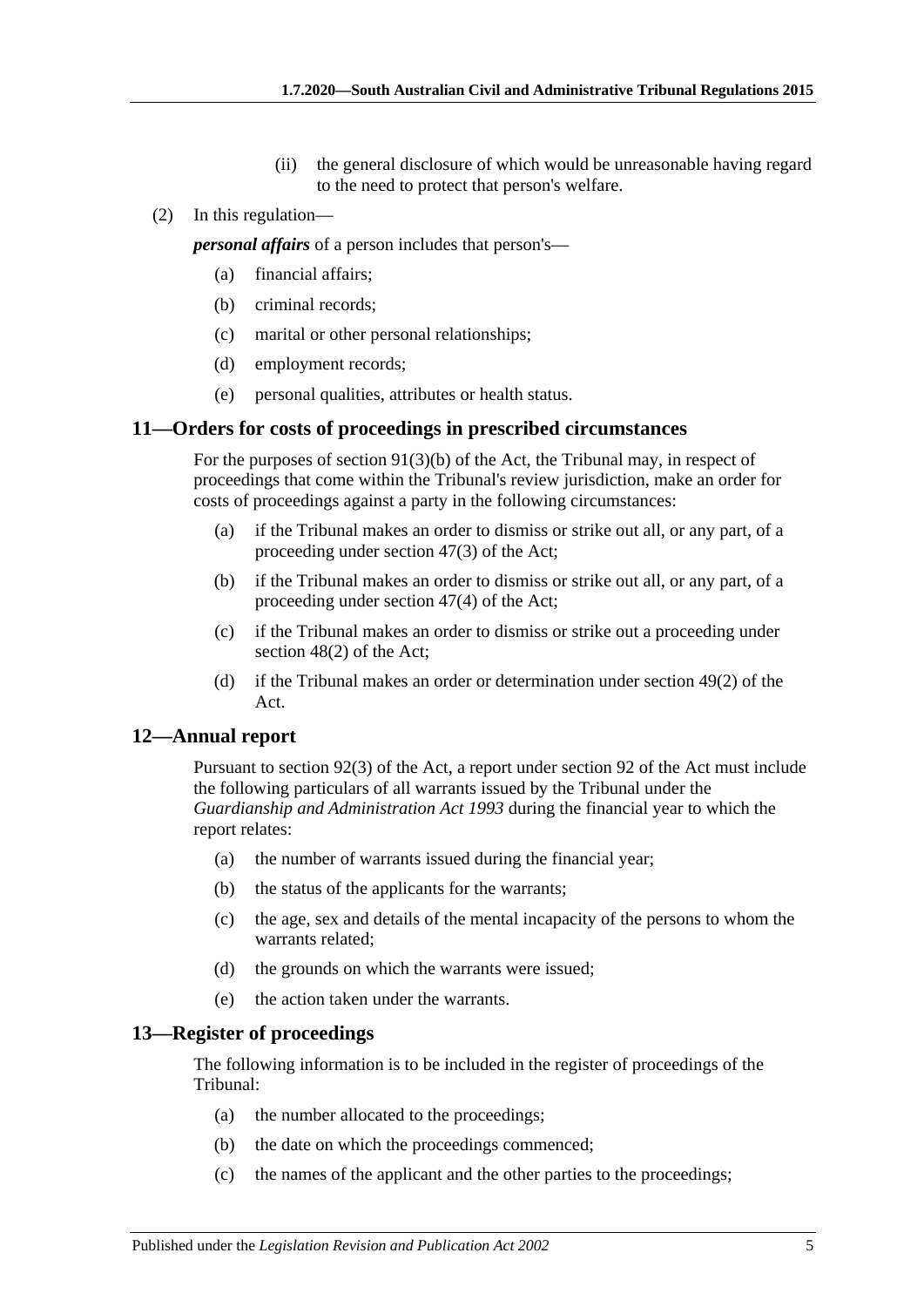- (d) the relevant Act and the provision of that Act under which the proceedings are commenced;
- (e) if a matter is transferred to the Tribunal under the Act or another Act—
	- (i) the date of the transfer to the Tribunal; and
	- (ii) the name of the tribunal, court, body or other decision-maker from which the matter is transferred; and
	- (iii) the relevant Act and the provision of that Act under which the jurisdiction is conferred on the Tribunal;
- (f) whether a matter is referred to a conference or mediation under Part 4 Division 4 of the Act;
- (g) whether a matter is resolved by way of conference, mediation or settlement negotiations;
- (h) the details of any directions, determination or orders of the Tribunal;
- (i) whether a direction is given by the Tribunal requiring that a hearing or part of a hearing be held in private under section 60(2)(e) of the Act, and the grounds on which the direction is given;
- (j) details of a warrant issued in a matter by the Tribunal under section 69 of the *[Guardianship and Administration Act](http://www.legislation.sa.gov.au/index.aspx?action=legref&type=act&legtitle=Guardianship%20and%20Administration%20Act%201993) 1993* including—
	- (i) the status of the applicant for the warrant; and
	- (ii) the age, sex and details of the mental incapacity of the person to whom the warrant relates; and
	- (iii) the ground on which the warrant was issued; and
	- (iv) the action that was taken under the warrant;
- (k) if the proceedings are withdrawn, the date on which they are withdrawn;
- (l) the final decision of the Tribunal and the date of that decision.

#### <span id="page-5-0"></span>**14—Fees**

- (1) The following persons or bodies are not required to pay a fee prescribed for the purposes of the Act that would otherwise be payable:
	- (a) a Minister of the Crown;
	- (b) the Commissioner for Consumer Affairs;
	- (c) the Public Advocate;
	- (d) the Commissioner of Police;
	- (e) a public sector employee acting on behalf of a public sector agency under the *[Public Sector Act](http://www.legislation.sa.gov.au/index.aspx?action=legref&type=act&legtitle=Public%20Sector%20Act%202009) 2009*;
	- (f) the South Australian Housing Trust.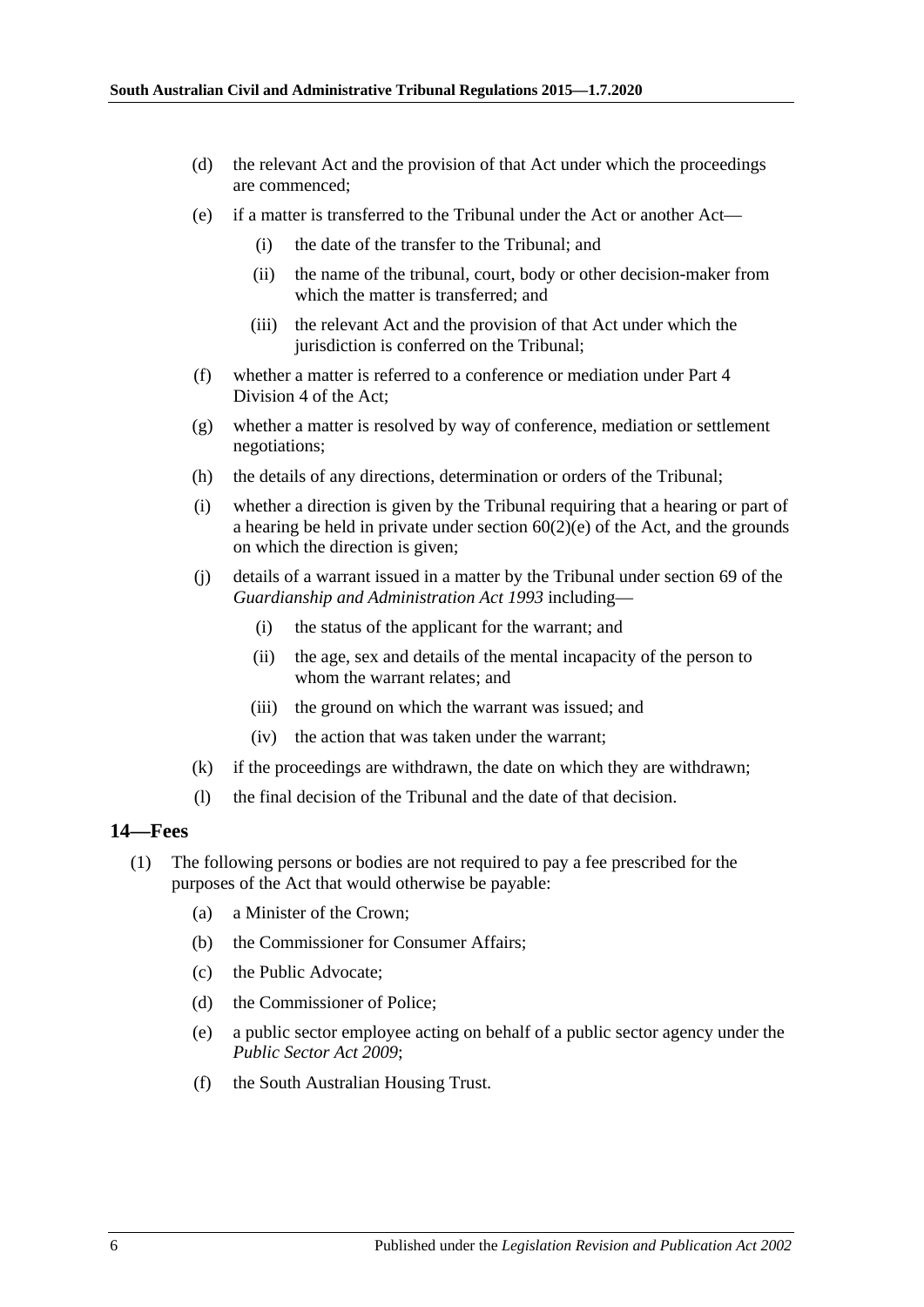- (2) Subject to [subregulation](#page-6-0) (3), fees prescribed for the purposes of the Act, other than a fee prescribed for application for internal review of a decision of the Tribunal under section 70 of the Act, or provision of a transcript of proceedings, are not payable in relation to Tribunal proceedings in respect of—
	- (a) the *[Advance Care Directives Act](http://www.legislation.sa.gov.au/index.aspx?action=legref&type=act&legtitle=Advance%20Care%20Directives%20Act%202013) 2013*; or
	- (b) the *[Consent to Medical Treatment and Palliative Care Act](http://www.legislation.sa.gov.au/index.aspx?action=legref&type=act&legtitle=Consent%20to%20Medical%20Treatment%20and%20Palliative%20Care%20Act%201995) 1995*; or
	- (c) the *[Guardianship and Administration Act](http://www.legislation.sa.gov.au/index.aspx?action=legref&type=act&legtitle=Guardianship%20and%20Administration%20Act%201993) 1993*; or
	- (d) the *[Mental Health Act](http://www.legislation.sa.gov.au/index.aspx?action=legref&type=act&legtitle=Mental%20Health%20Act%202009) 2009*.
- <span id="page-6-0"></span>(3) A fee prescribed for application for internal review of a decision of the Tribunal under section 70 of the Act is not payable by an applicant in respect of proceedings under—
	- (a) the *[Advance Care Directives Act](http://www.legislation.sa.gov.au/index.aspx?action=legref&type=act&legtitle=Advance%20Care%20Directives%20Act%202013) 2013*; or
	- (b) the *[Consent to Medical Treatment and Palliative Care Act](http://www.legislation.sa.gov.au/index.aspx?action=legref&type=act&legtitle=Consent%20to%20Medical%20Treatment%20and%20Palliative%20Care%20Act%201995) 1995*; or
	- (c) the *[Guardianship and Administration Act](http://www.legislation.sa.gov.au/index.aspx?action=legref&type=act&legtitle=Guardianship%20and%20Administration%20Act%201993) 1993*; or
	- (d) the *[Mental Health Act](http://www.legislation.sa.gov.au/index.aspx?action=legref&type=act&legtitle=Mental%20Health%20Act%202009) 2009*,

if the applicant is the person who is the subject of the proceedings.

- (4) Subject to this regulation, a fee prescribed for the referral of a matter under the *[Residential Parks Act](http://www.legislation.sa.gov.au/index.aspx?action=legref&type=act&legtitle=Residential%20Parks%20Act%202007) 2007* or the *[Residential Tenancies Act](http://www.legislation.sa.gov.au/index.aspx?action=legref&type=act&legtitle=Residential%20Tenancies%20Act%201995) 1995* must be paid—
	- (a) in the case of a matter referred to the Tribunal under section 29(6a) of the *[Residential Parks Act](http://www.legislation.sa.gov.au/index.aspx?action=legref&type=act&legtitle=Residential%20Parks%20Act%202007) 2007*—
		- (i) where the park owner has lodged a written notice of dispute—by the park owner; or
		- (ii) in any other case—by the third party (as referred to in that subsection);
	- (b) in the case of a matter referred to the Tribunal under any other provision of section 29 of the *[Residential Parks Act](http://www.legislation.sa.gov.au/index.aspx?action=legref&type=act&legtitle=Residential%20Parks%20Act%202007) 2007*—by the park owner;
	- (c) in the case of a matter referred to the Tribunal under section 63(7) of the *[Residential Tenancies Act](http://www.legislation.sa.gov.au/index.aspx?action=legref&type=act&legtitle=Residential%20Tenancies%20Act%201995) 1995*—
		- (i) where the landlord has lodged a written notice of dispute—by the landlord; or
		- (ii) in any other case—by the third party (as referred to in that subsection);
	- (d) in the case of a matter referred to the Tribunal under any other provision of section 63 of the *[Residential Tenancies Act](http://www.legislation.sa.gov.au/index.aspx?action=legref&type=act&legtitle=Residential%20Tenancies%20Act%201995) 1995*—by the landlord;
	- (e) in the case of a matter referred to the Tribunal under section 105M(8) of the *[Residential Tenancies Act](http://www.legislation.sa.gov.au/index.aspx?action=legref&type=act&legtitle=Residential%20Tenancies%20Act%201995) 1995*—
		- (i) where the rooming house proprietor has lodged a written notice of dispute—by the rooming house proprietor; or
		- (ii) in any other case—by the third party (as referred to in that subsection);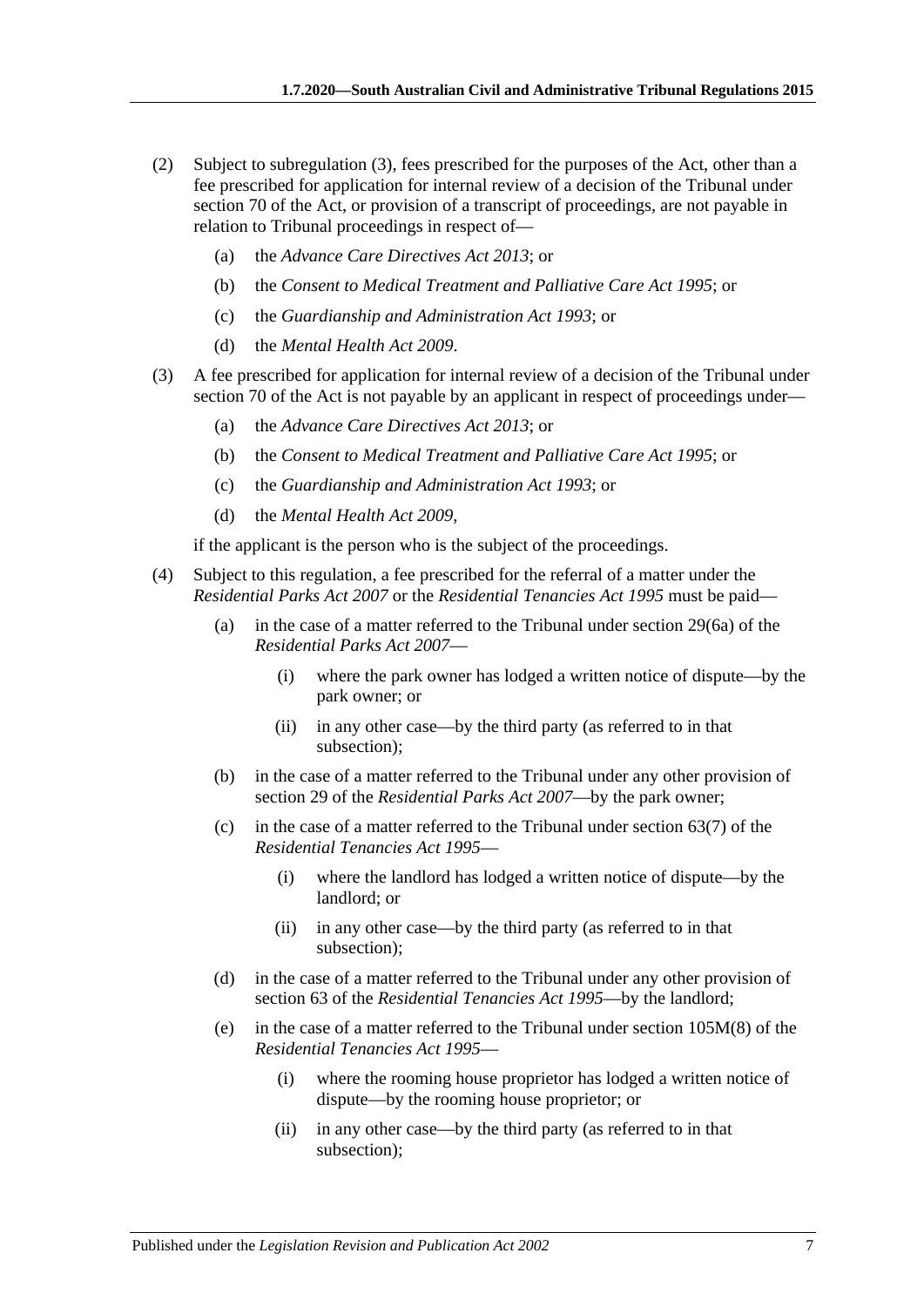- (f) in the case of a matter referred to the Tribunal under any other provision of section 105M of the *[Residential Tenancies Act](http://www.legislation.sa.gov.au/index.aspx?action=legref&type=act&legtitle=Residential%20Tenancies%20Act%201995) 1995*—by the rooming house proprietor.
- (5) Unless a Presidential member otherwise determines, proceedings before the Tribunal are stayed until a fee that is payable by a person, being a fee that is prescribed for—
	- (a) application for the commencement of Tribunal proceedings; or
	- (b) referral of a matter to the Tribunal under section 29 of the *[Residential Parks](http://www.legislation.sa.gov.au/index.aspx?action=legref&type=act&legtitle=Residential%20Parks%20Act%202007)  Act [2007](http://www.legislation.sa.gov.au/index.aspx?action=legref&type=act&legtitle=Residential%20Parks%20Act%202007)*, section 63 of the *[Residential Tenancies Act](http://www.legislation.sa.gov.au/index.aspx?action=legref&type=act&legtitle=Residential%20Tenancies%20Act%201995) 1995* or section 105M of the *[Residential Tenancies Act](http://www.legislation.sa.gov.au/index.aspx?action=legref&type=act&legtitle=Residential%20Tenancies%20Act%201995) 1995*; or
	- (c) application for an internal review of a decision of the Tribunal under section 70 of the Act; or
	- (d) application for review of a decision by the Tribunal under section 169 or 296 of the *[Local Government Act](http://www.legislation.sa.gov.au/index.aspx?action=legref&type=act&legtitle=Local%20Government%20Act%201999) 1999*, section 25C of the *[Valuation of Land](http://www.legislation.sa.gov.au/index.aspx?action=legref&type=act&legtitle=Valuation%20of%20Land%20Act%201971)  Act [1971](http://www.legislation.sa.gov.au/index.aspx?action=legref&type=act&legtitle=Valuation%20of%20Land%20Act%201971)* or section 15 of the *[Lobbyists Act](http://www.legislation.sa.gov.au/index.aspx?action=legref&type=act&legtitle=Lobbyists%20Act%202015) 2015*,

is paid, or payment is waived or postponed under this regulation.

- (6) The Registrar may, on the grounds of financial hardship, or if the Registrar considers it is in the interests of justice to do so in the circumstances of a particular case—
	- (a) waive, remit or refund a prescribed fee (or part of a prescribed fee) payable by a person; or
	- (b) postpone payment of a prescribed fee (or part of a prescribed fee) by a person until such time, and on such conditions (if any), as the Registrar thinks fit.
- <span id="page-7-0"></span>(7) A member of the Tribunal may if the member considers it is in the interests of justice to do so in the circumstances of a particular case—
	- (a) waive, remit or refund a prescribed fee (or part of a prescribed fee) payable by a person; or
	- (b) postpone payment of a prescribed fee (or part of a prescribed fee) by a person until such time, and on such conditions (if any), as the member thinks fit.
- (8) For the purposes of [subregulation](#page-7-0) (7), the reference to a member of the Tribunal is, where the Tribunal is constituted of a registrar or other member of staff of the Tribunal, taken to include a reference to that registrar or other member of staff.
- (9) The Registrar may require payment of a non-refundable deposit on account of an amount to which a person may become liable in respect of fees prescribed for the purposes of the Act.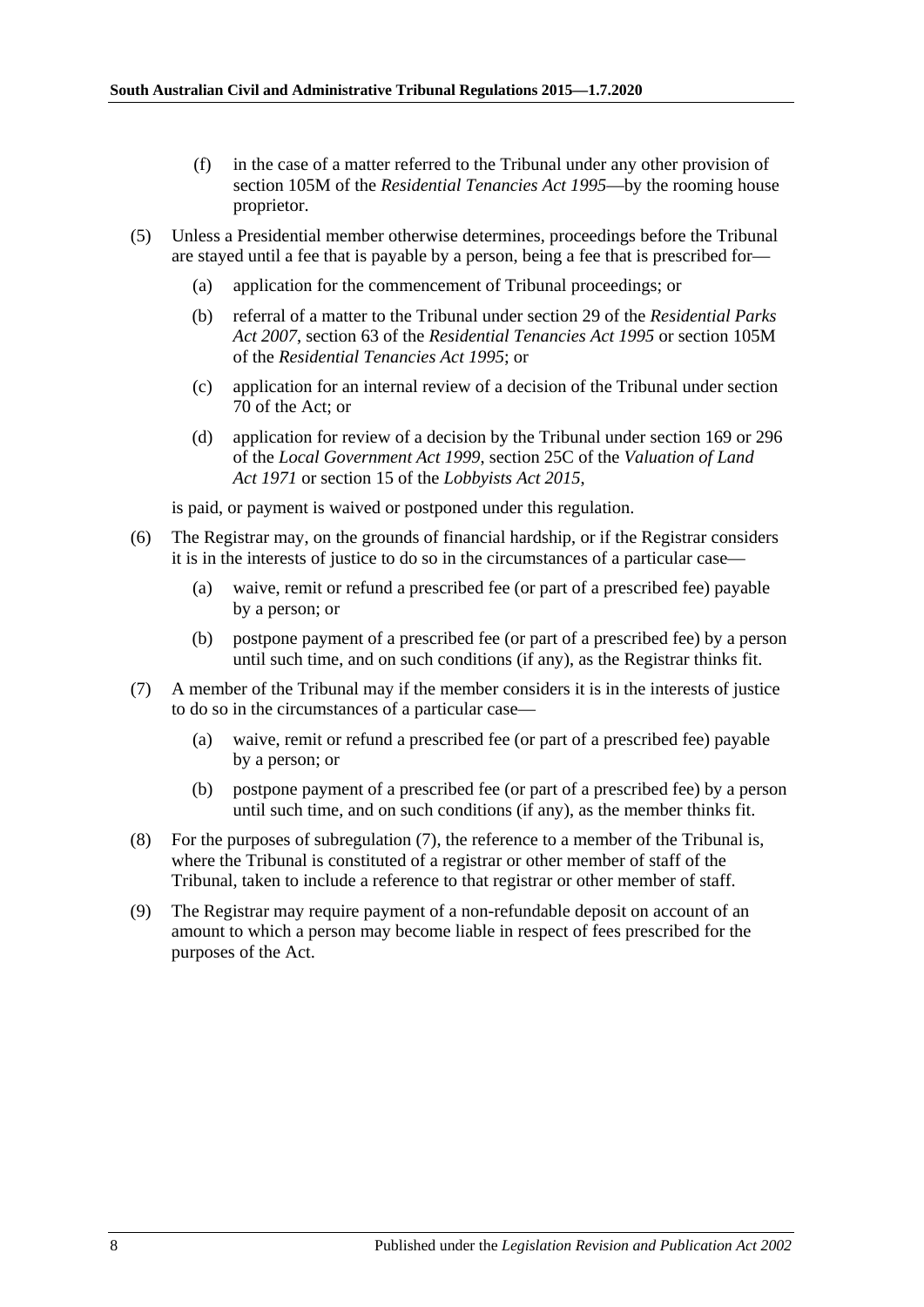# <span id="page-8-0"></span>**Legislative history**

## **Notes**

- Please note—References in the legislation to other legislation or instruments or to titles of bodies or offices are not automatically updated as part of the program for the revision and publication of legislation and therefore may be obsolete.
- Earlier versions of these regulations (historical versions) are listed at the end of the legislative history.
- For further information relating to the Act and subordinate legislation made under the Act see the Index of South Australian Statutes or www.legislation.sa.gov.au.

## **Principal regulations and variations**

New entries appear in bold.

| Year No  | Reference                | Commencement                                                                  |
|----------|--------------------------|-------------------------------------------------------------------------------|
| 2015 25  | Gazette 5.3.2015 p906    | 29.3.2015 except rr 14(5)(a), (e), (f) & Sch 1<br>item 2(c) $-9.5.2015$ : r 2 |
| 2016 138 | Gazette 23.6.2016 p2365  | $1.7.2016$ : r 2                                                              |
| 2016 267 | Gazette 24.11.2016 p4513 | $11.12.2016$ : r 2                                                            |
| 2017 151 | Gazette 22.6.2017 p2402  | $1.7.2017:$ r 2                                                               |
| 2017 283 | Gazette 26.9.2017 p4191  | $1.12.2017$ : r 2                                                             |
| 2018 15  | Gazette 30.1.2018 p584   | $30.1.2018$ : r 2                                                             |
| 2020 124 | Gazette 4.6.2020 p2954   | $1.7.2020:$ r 2                                                               |

# **Provisions varied**

New entries appear in bold.

|  |  | Entries that relate to provisions that have been deleted appear in italics. |  |  |  |
|--|--|-----------------------------------------------------------------------------|--|--|--|
|  |  |                                                                             |  |  |  |
|  |  |                                                                             |  |  |  |

| Provision      | How varied                                                            | Commencement |  |  |
|----------------|-----------------------------------------------------------------------|--------------|--|--|
| r <sub>2</sub> | omitted under Legislation Revision and<br><b>Publication Act 2002</b> | 1.7.2016     |  |  |
| r <sub>5</sub> |                                                                       |              |  |  |
| r 5(1)         | varied by $15/2018$ r 4(1)                                            | 30.1.2018    |  |  |
| r 5(3)         |                                                                       |              |  |  |
| operator       | inserted by $15/2018$ r 4(2)                                          | 30.1.2018    |  |  |
| resident       | varied by $15/2018$ r 4(3)                                            | 30.1.2018    |  |  |
| r 9            | substituted by 267/2016 r 4                                           | 11.12.2016   |  |  |
| r14            | deleted by 283/2017 r 4                                               | 1.12.2017    |  |  |
|                | inserted by 124/2020 r 4                                              | 1.7.2020     |  |  |
| Sch 1          | substituted by $138/2016$ r 4                                         | 1.7.2016     |  |  |
|                | substituted by $151/2017$ r 4                                         | 1.7.2017     |  |  |
|                | deleted by $283/2017$ r 5                                             | 1.12.2017    |  |  |
|                |                                                                       |              |  |  |